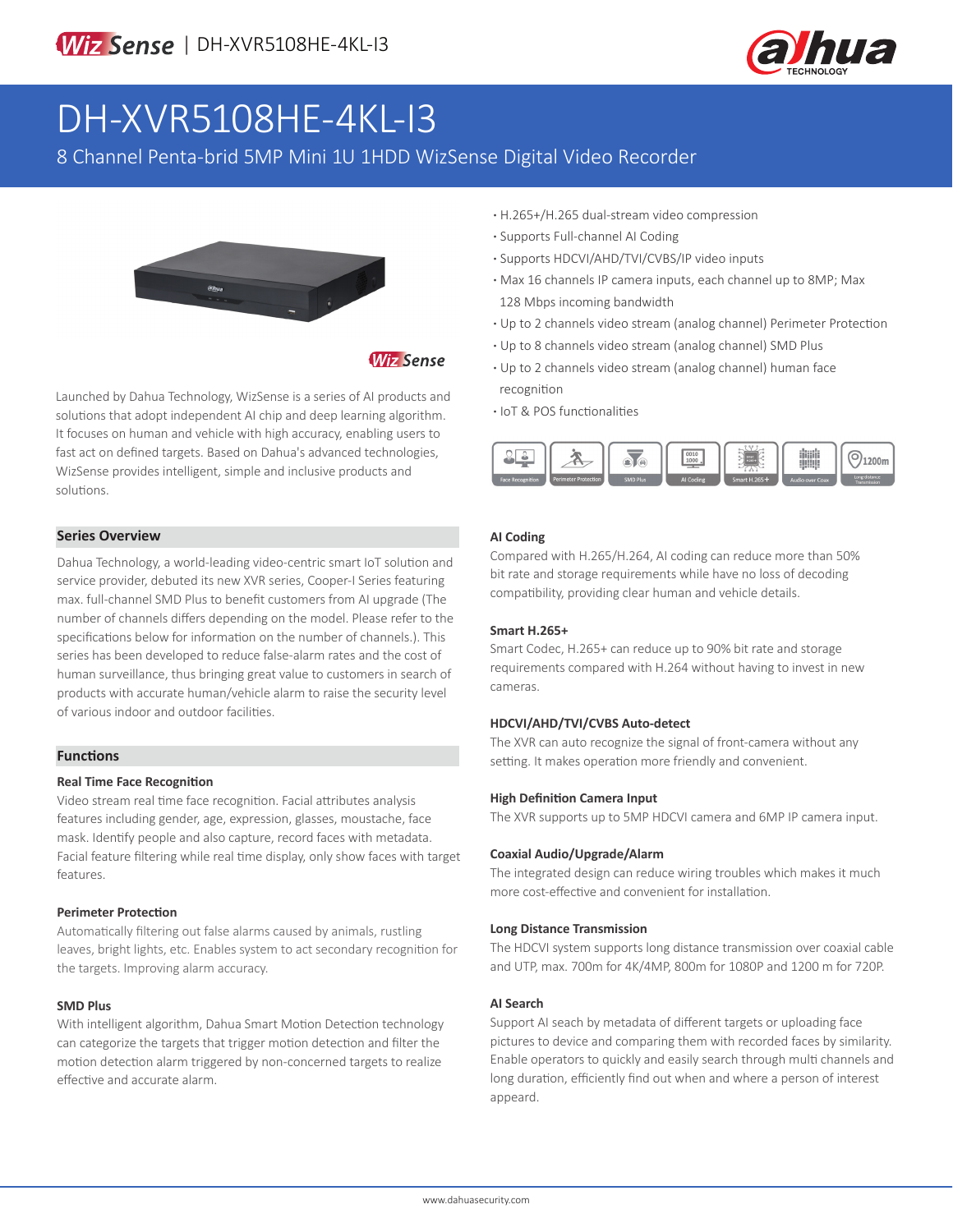# Wiz Sense | DH-XVR5108HE-4KL-13

### **Technical Specification**

| System                                                                              |                                                                                                                                                                                                       |
|-------------------------------------------------------------------------------------|-------------------------------------------------------------------------------------------------------------------------------------------------------------------------------------------------------|
| Main Processor                                                                      | Embedded processor                                                                                                                                                                                    |
| <b>Operating System</b>                                                             | Embedded Linux                                                                                                                                                                                        |
| Perimeter Protection                                                                |                                                                                                                                                                                                       |
| Perimeter Performance AI<br>by Recorder (Number of<br>Channels)                     | 2 channels                                                                                                                                                                                            |
| Face Detection                                                                      |                                                                                                                                                                                                       |
| <b>Face Attributes</b>                                                              | 6 attributes: Gender, age groups (6), glasses, expressions<br>(8), face mask, beard, with up to four detection panels<br>displayed at the same time.                                                  |
| Face Detection<br>Performance of AI by<br>Recorder (Number of<br>Channels)          | 2 channels, and a single channel can detect up to 12<br>faces.                                                                                                                                        |
| Face Recognition                                                                    |                                                                                                                                                                                                       |
| <b>Face Database Capacity</b>                                                       | Up to 10 face databases and 20,000 pictures.                                                                                                                                                          |
| <b>Face Recognition</b><br>Performance of AI by<br>Recorder (Number of<br>Channels) | 2 channels                                                                                                                                                                                            |
| <b>SMD Plus</b>                                                                     |                                                                                                                                                                                                       |
| SMD Plus by Recorder                                                                | Full-channel SMD Plus (AI by recorder), secondary<br>filtering for human and motor vehicle SMD Plus, reducing<br>false alarms caused by leaves, rain and lighting condition<br>change                 |
| Audio and Video                                                                     |                                                                                                                                                                                                       |
| Analog Camera Input                                                                 | 8 channels, BNC: adaptive access by default; HDCVI,<br>AHD, TVI and CVBS access can be configured.                                                                                                    |
| Camera Input                                                                        | 1. CVI: 4K, 6MP, 5MP, 4MP, 1080P@25/30fps,<br>720P@50/60fps, 720P@25/30fps.<br>2. TVI: 4K, 5MP, 4MP, 3MP, 1080P@25/30,<br>720P@25/30fps.<br>3. АНD: 4К, 5МР, 4МР, 3МР, 1080Р@25/30,<br>720P@25/30fps. |
| IP Camera Input                                                                     | 8+8 channels, each channel up to 8MP                                                                                                                                                                  |
| <b>Encoding Capacity</b>                                                            | All channel 4K(1 fps-7 fps); 6MP(1 fps-10 fps);<br>5MP(1 fps-12 fps); 4K-N, 4MP/3MP(1 fps-15 fps);<br>4M-N/1080P/720P/960H/D1/CIF (1fps-25/30 fps);                                                   |
| Dual-stream                                                                         | Supported (960H(1 fps-15 fps); D1/CIF(1fps-25/30 fps)).                                                                                                                                               |
| Video Frame Rate                                                                    | PAL: 1 fps-25 fps.<br>NTSC: 1 fps-30 fps.                                                                                                                                                             |
| Video Bit Rate                                                                      | 32 Kbps-6144 Kbps Per Channel                                                                                                                                                                         |
| <b>Audio Sampling</b>                                                               | 8 KHz, 16 bit Per Channel                                                                                                                                                                             |
| Audio Bit Rate                                                                      | 64 Kbps Per Channel                                                                                                                                                                                   |
| Bit Rate Type                                                                       | Video stream and composite stream.                                                                                                                                                                    |
| Video Output                                                                        | 1 HDMI, 1 VGA<br>HDMI: 3840 × 2160, 1920 × 1080, 1280 × 1024, 1280 ×<br>720<br>VGA: 1920 × 1080, 1280 × 1024, 1280 × 720                                                                              |
| Multi-screen Display                                                                | When IP extension mode not enabled: 1/4/8/9<br>When IP extension mode enabled: 1/4/8/9/16                                                                                                             |
| Third-party Camera Access                                                           | Onvif, RTSP, Panasonic, Sony, Axis, Arecont, Pelco, Canon,<br>Samsung                                                                                                                                 |

| Compression Standard       |                                                                                                                            |  |  |  |
|----------------------------|----------------------------------------------------------------------------------------------------------------------------|--|--|--|
| Video Compression          | AI Coding/H.265+/H.265/H.264+/H.264                                                                                        |  |  |  |
| <b>Audio Compression</b>   | G.711A/G.711u/PCM                                                                                                          |  |  |  |
| Network                    |                                                                                                                            |  |  |  |
| Network Protocol           | HTTP, HTTPS, TCP / IP, IPv4, RTSP, UDP, SMTP, NTP, DHCP,<br>DNS, DDNS, P2P                                                 |  |  |  |
| <b>Mobile Phone Access</b> | iPhone, iPad, Android                                                                                                      |  |  |  |
| Interoperability           | ONVIF 16.12, CGI Conformant                                                                                                |  |  |  |
| Browser                    | Chrome, IE9 or above, Firefox                                                                                              |  |  |  |
| Network Mode               | Single-address mode                                                                                                        |  |  |  |
| Recording Playback         |                                                                                                                            |  |  |  |
| <b>Record Mode</b>         | Manual, Schedule (General, Continuous), MD (Video<br>detection: Motion Detection, Video Loss, Tampering),<br>Alarm, Stop   |  |  |  |
| <b>Recording Playback</b>  | 1/4/09                                                                                                                     |  |  |  |
| Backup Method              | USB Device/Network                                                                                                         |  |  |  |
| Playback Mode              | Instant playback, general playback, event playback, tag<br>playback, smart playback (face and motion detection)            |  |  |  |
| Alarm                      |                                                                                                                            |  |  |  |
| <b>General Alarm</b>       | Motion detection, Video Loss, tampering, and local<br>alarm                                                                |  |  |  |
| <b>Anomaly Alarm</b>       | No disk, disk error, low space, offline, ip conflict, MAC<br>conflict                                                      |  |  |  |
| Intelligent Alarm          | Face detection, face recognition, perimeter protection                                                                     |  |  |  |
| Alarm Linkage              | Record, snapshot (panoramic), IPC external alarm<br>output, access controller, voice prompt, buzzer, log,<br>preset, email |  |  |  |
| Ports                      |                                                                                                                            |  |  |  |
| Audio Input                | 8, RCA (external)<br>8, BNC (coaxial)                                                                                      |  |  |  |
| Audio Output               | 1, RCA                                                                                                                     |  |  |  |
| Two-way Talk               | Yes (share the same audio input with the first channel)                                                                    |  |  |  |
| Alarm Input                | 8 channels                                                                                                                 |  |  |  |
| Alarm Output               | 3 channels                                                                                                                 |  |  |  |
| <b>HDD</b> Interface       | 1 SATA Port, up to 16TB for a single HDD, the maximum<br>HDD capacity varies with environment temperature                  |  |  |  |
| RS-485                     | 1 Port, for PTZ Control                                                                                                    |  |  |  |
| USB                        | 2 USB Ports (1 USB 2.0, 1 USB 3.0)                                                                                         |  |  |  |
| HDMI                       | 1                                                                                                                          |  |  |  |
| <b>VGA</b>                 | 1                                                                                                                          |  |  |  |
| Network Port               | 1 (10/100/1000 Mbps Ethernet port, RJ-45)                                                                                  |  |  |  |
| General                    |                                                                                                                            |  |  |  |
| Power Supply               | DC12V, 2A                                                                                                                  |  |  |  |
| Power Consumption          | Lower than 10W                                                                                                             |  |  |  |
| Net Weight                 | 1.24 kg (2.73 lb)                                                                                                          |  |  |  |
| Gross Weight               | 1.92 kg (4.23 lb)                                                                                                          |  |  |  |